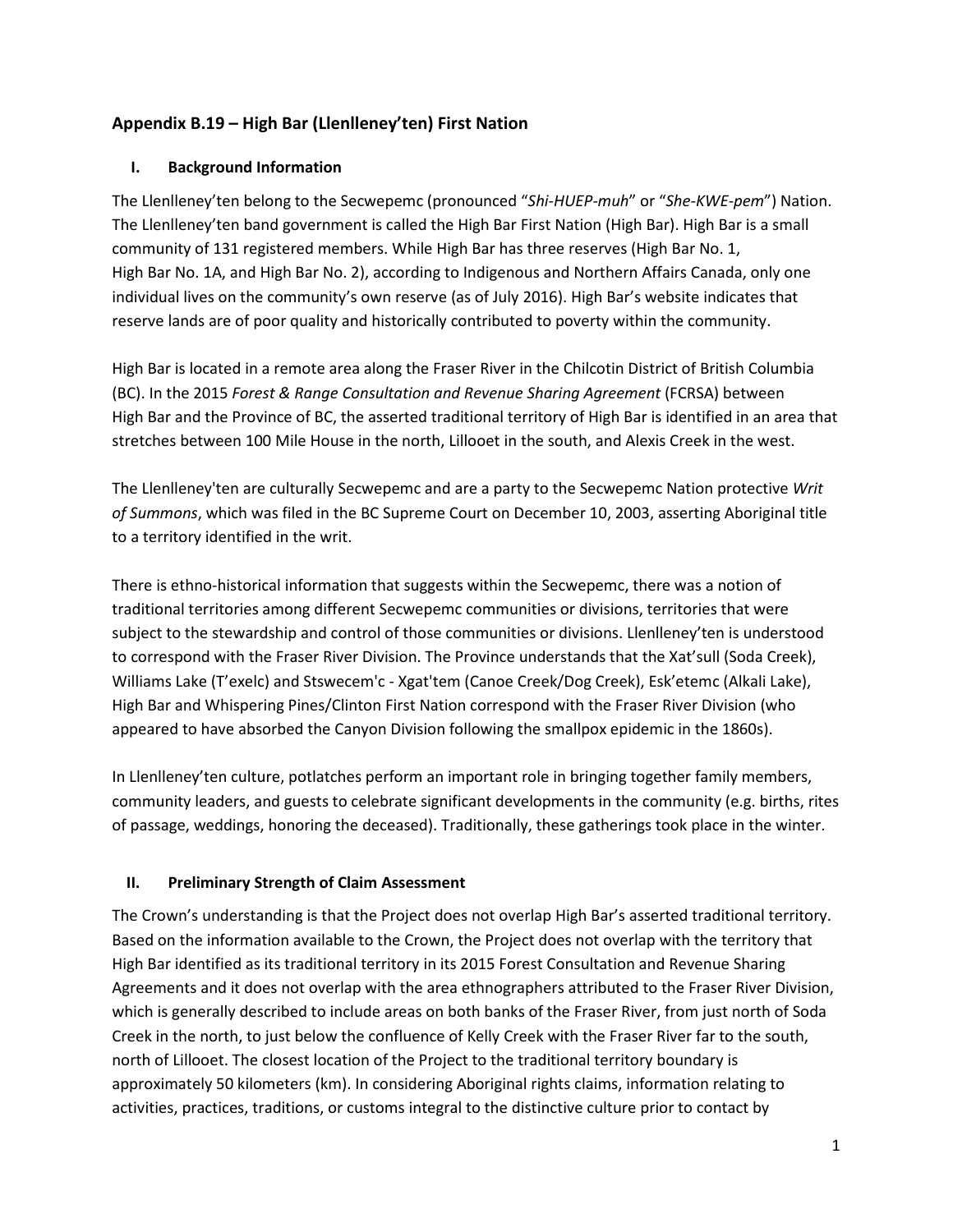Europeans was considered. In considering Aboriginal title claims, information regarding sufficient and exclusive occupation at 1846 was considered.

High Bar has communicated that their asserted traditional territory includes the larger Secwepemc Nation Territory and provided a map outlining this area with their comments on the draft Consultation and Accommodation report submitted on September 19, 2016. It is High Bar's view that the Project runs directly through the Secwepemc Nation Territory, and thus through High Bar's traditional territory.

# **III. Involvement in the NEB and Crown Consultation Process**

Given the nature and location of the Project, and the potential impacts of the Project on High Bar's Aboriginal Interests, the Crown is of the view that the legal duty to consult High Bar lies at the low portion of the *Haida* consultation spectrum. In consideration that the Project would not intersect with High Bar's asserted traditional territory, High Bar was placed on Schedule C of the Section 11 Order issued by the Environmental Assessment Office (EAO).

High Bar did not participate in the National Energy Board (NEB) hearing process, and did not submit an application for funding to the NEB. High Bar was not on the proponent's original list of Aboriginal groups in the 2013 Project Application. Subsequent to this, High Bar requested deeper engagement with the proponent regarding the Project. High Bar has engaged in additional correspondence with the Crown and met with the Crown on March 16 and August 5, 2016, to discuss the Project.

The Major Projects Management Office (MPMO) offered High Bar \$6,000 in participant funding for consultations following the close of the NEB hearing record. MPMO offered High Bar an additional \$7,000 to support their participation in consultations following the release of the *NEB Recommendation Report*. High Bar signed contribution agreements with the MPMO in response to both of these offers, for a total of \$13,000 in allocated funding.

A first draft of this Consultation and Accommodation Report (the Report) was provided to Aboriginal groups for review and comment on August 17, 2016. High Bar provided comments on the first draft of this Report on September 20, 2016. A second draft of this Report was provided to Aboriginal groups for review and comment on November 1, 2016. The Crown has not received comments from High Bar.

# **IV. Summary of High Bar's Key Issues and Concerns Raised**

The Crown has gained its understanding of High Bar's issues and concerns through written communication and meetings with the proponent and the Crown. High Bar has noted that because their reserves are unsafe/unsuitable for the majority of members to reside on they do not receive equal benefits and their unique concerns and challenges have not been appropriately addressed. The Crown's understanding of High Bar's other key Project-related issues and concerns are summarized below: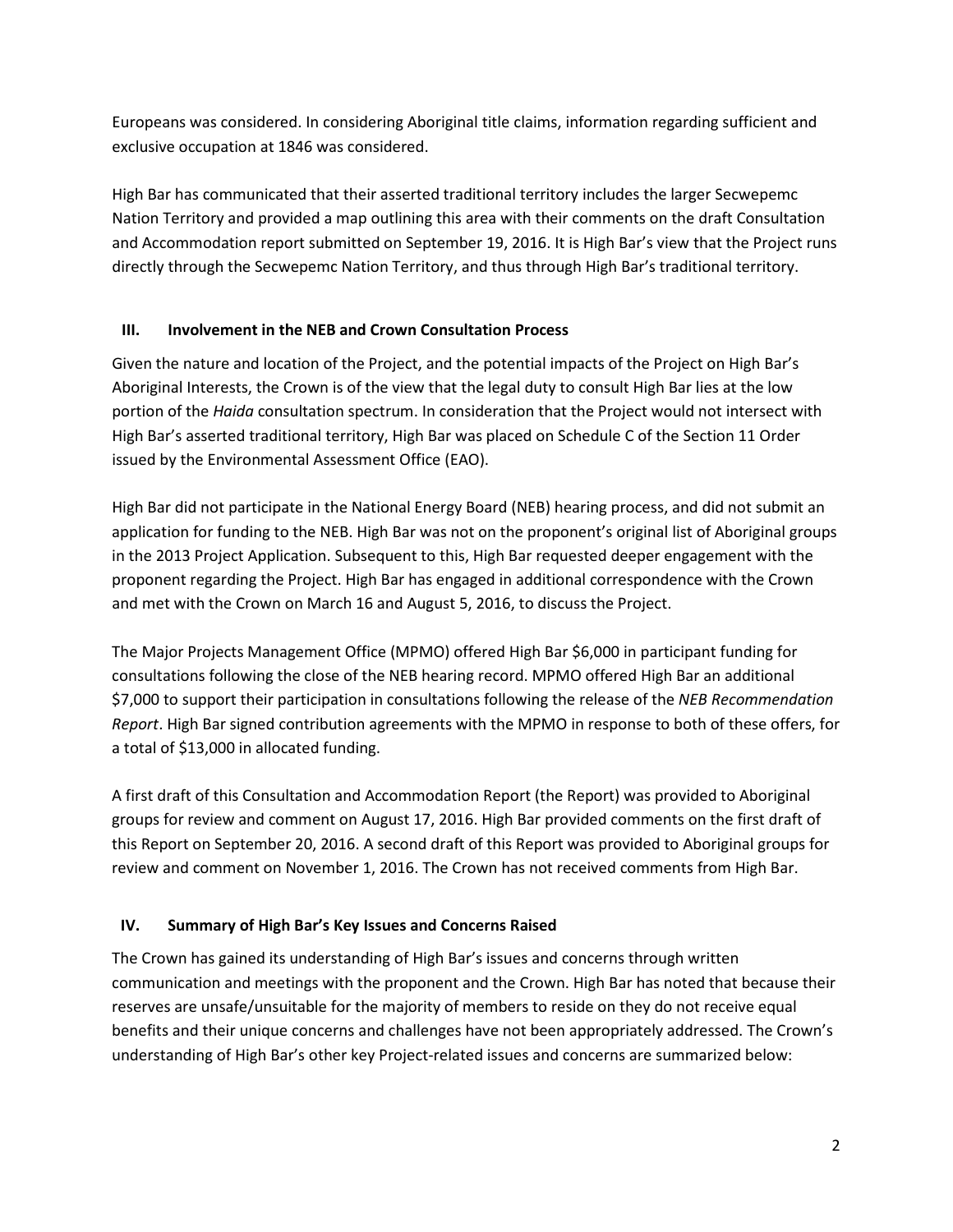# *NEB and Crown Consultation Processes*

- General concerns with the environmental review process including inadequate consultation on project applications;
- Lack of capacity to engage in consultation processes and high capacity demands due to numerous other proposed projects they are concurrently being consulted on;
- Disagree with the strength of claim assessment for Crown consultation;
- Concerns with the NEB process related to strength of claim;
- Inadequate consultation and engagement from the EAO;
- Inadequate funding to complete a traditional land use study for the Project; and
- High Bar expressed disagreement with the strength of claim assessment and subsequent level of consultation.

# *Accidents and Malfunctions:*

- Potential Project-related impacts on community members, including impacts on food, in the event of spills, leaks, or other issues;
- Impacts of construction and spills on the environment including riparian areas and waterways; and
- Impacts of construction and spills on wildlife including migration, access to hunting grounds, loss of food resources.

## *Environmental Impacts*

- Potential impacts from industrial development on wetlands, birds, and moose that are currently protected in a conservation area;
- The importance of preserving the quality and quantity of water;
- Impacts of construction and spills on the environment including riparian zones, waterways;
- Impacts of construction and spills on wildlife including migration, access to hunting grounds, loss of food resources;
- Cumulative effects on fish stocks;
- Impacts on traditional medicine plants used for healing (e.g. Labrador Tea); and
- Noise as a result of the Project.

### *Lack of Engagement with the Project Proponent:*

- The ability of members to become involved with industry and share their experience and knowledge as well as participate in employment opportunities;
- Lack of effort by Kinder Morgan to consult meaningfully with High Bar;
- Funding to do the studies they would like to do; and
- Inadequate consultation and engagement from the proponent.

### *Potential Impacts to their Aboriginal Rights:*

High Bar is concerned about the potential for significant environmental impacts that could adversely affect High Bar's Aboriginal rights and traditional territory, including: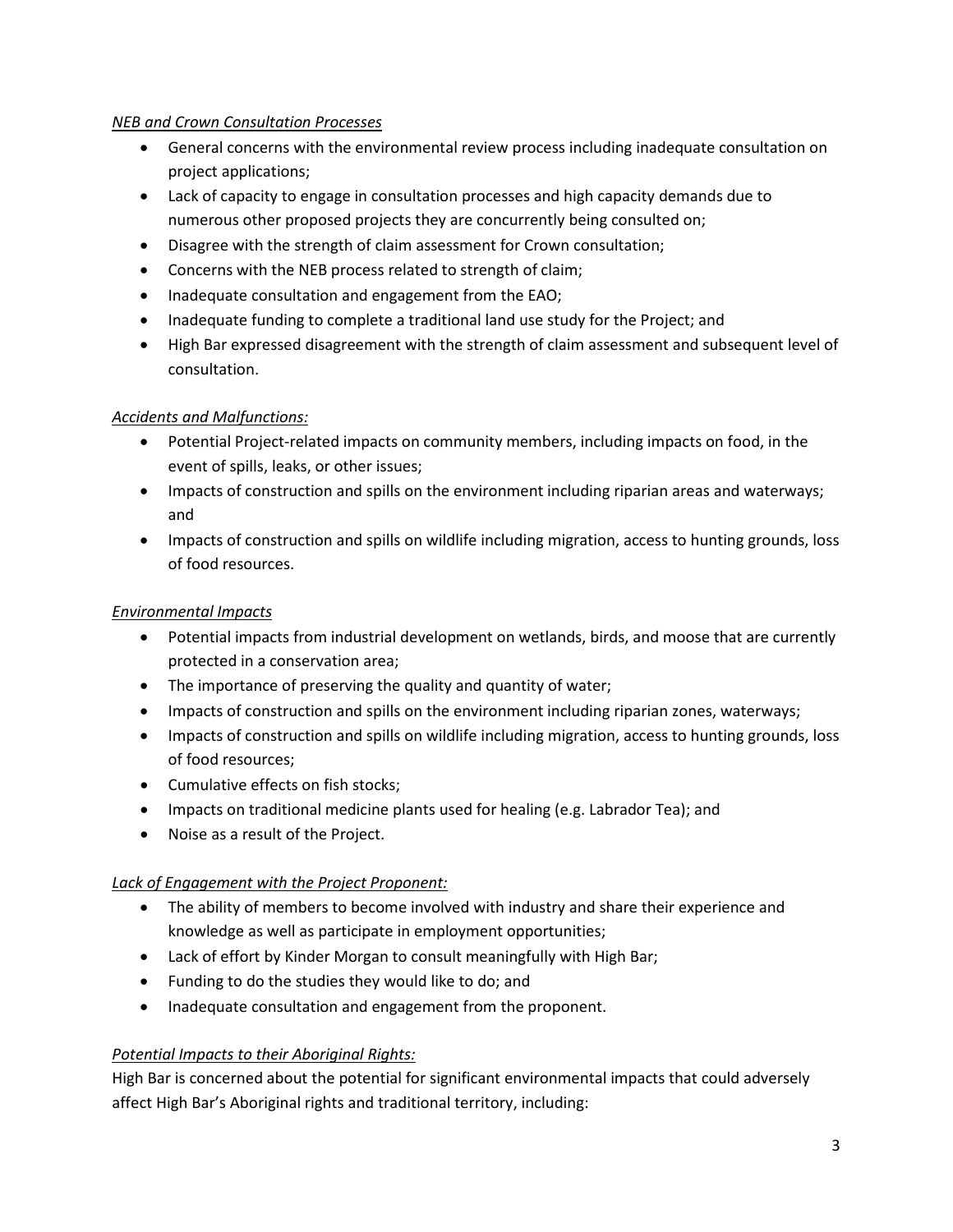- Potential impacts to hunting ground access;
- Potential loss of food resources; and
- Potential impacts to traditional medicine plants.

# *Accommodation Proposals*

High bar has proposed the following mitigation and accommodation measures:

- Deeper engagement with the proponent regarding the proposed Project;
- Funds to address their lack of capacity to participate in consultation (e.g. review of CAR and EAO reports and to participate in any future engagement should the Project be approved);
- Re-evaluation of the High Bar strength of claim;
- Engagement in the RoW decision process/hearings;
- Employment opportunities for High Bar members;
- Use of clean fill on construction sites;
- Assessment of eagle nest and burrowing holes prior to construction;
- Measures to prevent the spread of invasive species;
- Timing of construction to avoid key mating and migration areas for moose, elk and deer; and
- Monitoring standards that are specific to medicinal plants.

Section 4.2.6 and 5.2 of this Report provide an overview of how the Crown has considered accommodation and mitigation measures to address outstanding issues identified by Aboriginal groups. Accommodations proposed by High Bar that the Crown has not responded to directly via letter will be otherwise actively considered by decision-makers weighing Project costs and benefits with the impacts on Aboriginal Interests.

# *High Bar's Response to NEB Recommendation Report*

High Bar's legal counsel noted that there were significant concerns with the NEB process related to strength of claim determination.

# **V. Potential Impacts of the Project on High Bar's Aboriginal Interests**

A discussion of the Crown's approach to assessing Project impacts on Aboriginal Interests is provided in Section 2.4.3 of this Report. The Crown recognizes that areas within the asserted traditional territory of each Aboriginal group may be particularly important and valuable for specific qualities associated with traditional cultural or spiritual practices. These areas may also be used for traditional harvesting activities (e.g., hunting, trapping, fishing and gathering), by individual members or families. It is the Crown's understanding that High Bar did not participate in the NEB process and did not complete a traditional land and resource use study for the Project. As a result, the Crown has limited information on the specific sites and resources used by High Bar for traditional purposes that could be impacted by the Project. High Bar identified concerns during the Crown consultation process, which the Crown has taken into consideration in its assessment of potential impacts on High Bar's Aboriginal Interests.